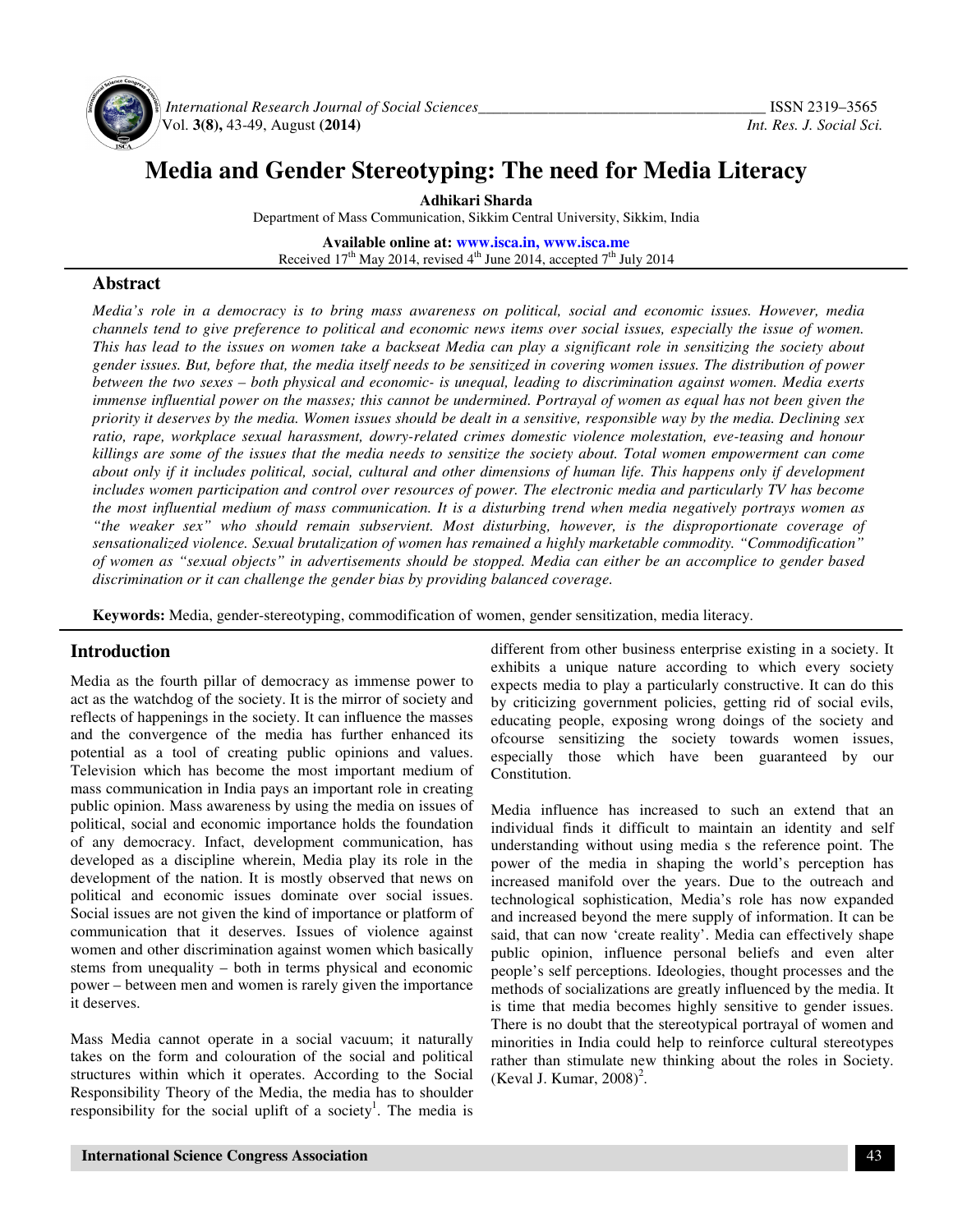# **The Gender Stereotype**

By 'Gender' we mean the roles and responsibilities that have been constructed by the society, in a given culture or location. These roles have political, cultural environmental, economic, social, and religious factors influencing them. Custom, law, class, ethnicity, and individual or institutional bias also influence 'gender stereotype'. Within the above framework, Gender attitudes and behaviors can be learned and can also be changed.

According to Gender stereotypical perceptions women are supposed to be dependent, weak, incompetent, emotional, fearful, flexible, passive, modest, soft-spoken, gentle, care takers while men are powerful, competent, important, logical, decision-makers, aggressive, focused, strong and assertive.

Gender stereotype and gender inequality is so deeply engraved in the long history of social consciousness that it is now believed that only the media with its tremendous reach and power would be the ideal tool in bringing about gender equality.

In India where a patriarchal society flourishes, 'son preference' is an age-old gender bias, in which the male of the family bears the responsibility of 'carrying forward' the family's name. He is supposed to support his parents in old age and also perform their last rites when they die. The fact that daughters are generally regarded as 'Parayadhan' or 'somebody else's wealth' and the giving away as dowry to the groom ensure that daughters are often seen as an 'economic liability'.

A United Nations statistics shows Gender inequality very starkly: Women perform two-third of the world's work but earn only one-tenth of the world's income. They comprise two-third of the world's illiterates and own less than one–hundredth of the world's property<sup>3</sup>. A gross discrimination stands out.

#### **Gender differences seen in some situations**

**Social situations:** The social roles demand that the head of the family is always a male. He is also the main bread-winner while the woman is usually seen as a house-maker, a nurturer and care-giver.

P**olitical situations:** Power sharing between men and women is biased. Men are seen mostly at higher level of political field – the national, while women are expected to be at the local level.

**Educational situations:** There is a definite gender bias in educational opportunities and expectations. It is the boy in the family who gets the resources for higher education. Girls are usually expected to go to less-challenging academic fields.

**Economic situations:** There is a wide gap between access to lucrative careers and finance between men and women. Credit

and loans; land ownership policies etc are more biased towards men.

# **Women and Media**

**Representation in the Media:** It has long been recognized by Feminists all over the world that there is a significant and long lasting influence of the media in either challenging or perpetrating existing constructions of gender. In a broad-ranging analysis, *Feminist Media Studies*, Liesbet van Zoonen explores the ways in which feminist theory and research contribute to the fuller understanding of the multiple roles of the media in gender construction in contemporary societies. The book analyses media representations through content analysis and semiotics. Media as a tool for gender sensitization can only be utilized when the full influence of media of media on gender construction is understood<sup>4</sup>.

The Fourth Global Media Monitoring Project (GMMP 2009- 2010), which is the most extensive research on gender bias and subsequent initiatives in the news media, shows women representation in the media. The GMMP, after gathering insights and information through media monitoring aims to promote a balanced gender representation in and through the news media. It involves voluntary participation of women from grassroots communities to university students and researchers to media practitioners<sup>5</sup>.

It was astonishing, as the report shows that less than one fourth (24 percent) of the people made visible or heard or read about on Television and print news worldwide is female. That means that for every three males we see or read about in the media, we get to see or hear or read about only one female. This represents just a seven percent increase in fifteen years. In so called the 'News subjects' which rank higher n the media agenda, the visibility of women was even less. Women were represented only in four percent of 'politics and government' stories and just one percent in 'economy' stories.

Further highlighting the gender bias the three percent increase in women in the news between 2005 and 2010 mostly portrayed women as commentators on general opinion and not as experts in specialized fields. Women were generally placed in the 'ordinary interviewees' categories while men are mostly seen in 'expert' categories. While almost equal number of men and women reflected the general view of ordinary citizens in news stories, (47 percent female, 53 percent male), only 19 per cent of those providing expert comments on specialist knowledge or experience were women. Women spokespersons speaking on behalf of organisations were only 18 percent. The comparision was stark: Less than one out of every five authoritative sources interviewed by news media is female. The GMMP report added, the news presents a world in which men outnumber women in almost all occupational categories. In real life, women's participation in all spectrum of profession is much higher. The media has managed to provide a lop-sided picture in which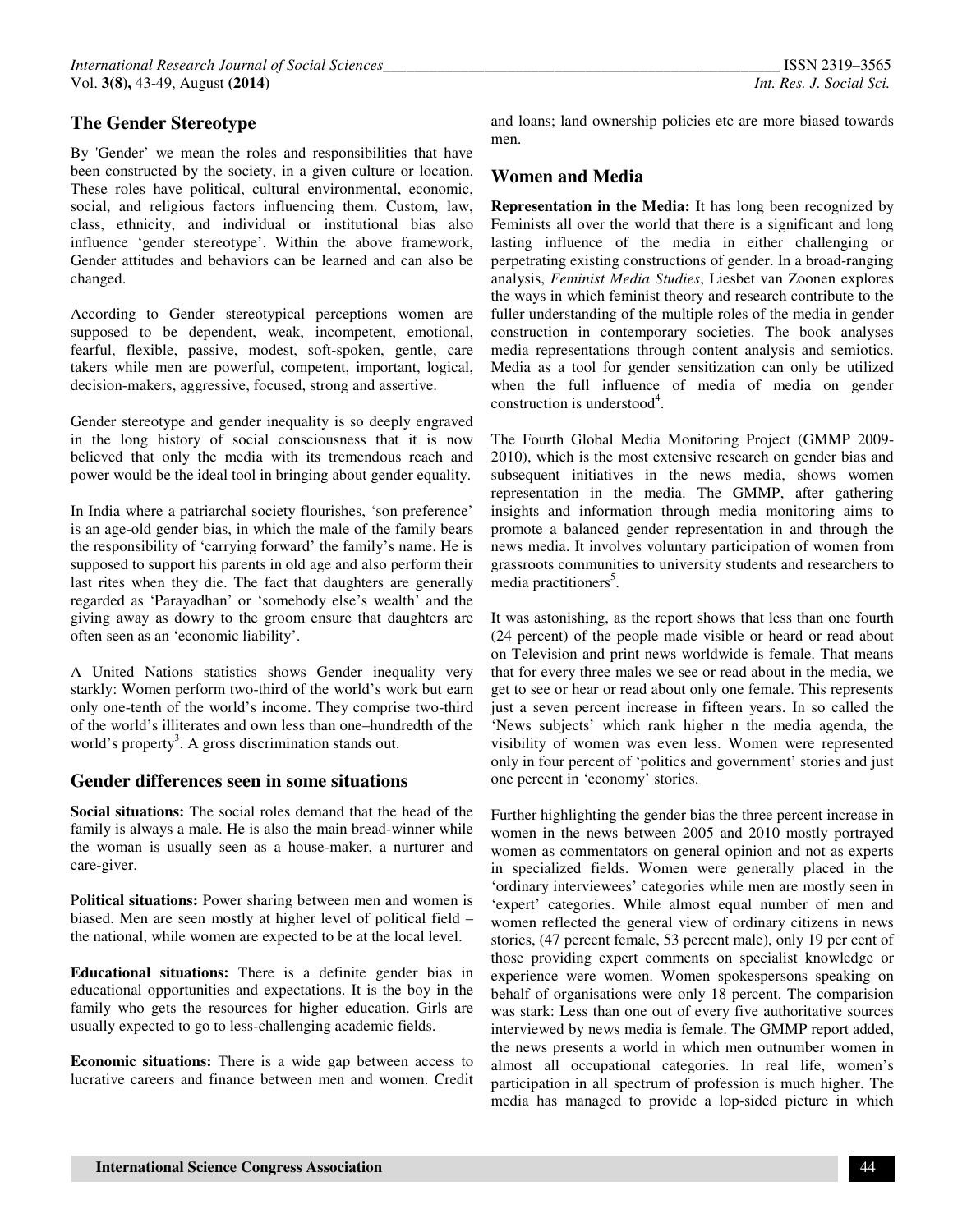women in positions of authority or responsibility are almost absent outside the domain of their homes. It was further pointed out that general visibility of women was desirable, infact it was even more crucial that the news reflected women's presence in every sphere. Only then a more realistic picture of the world would be presented by the media. Stereotypical roles were being strengthened by the media in which women were portrayed in their roles in a family five times more than men.

The priorities being considered while agenda setting the distribution of stories, suggests the need for a radical transformation towards more gender-awareness and genderresponsiveness. The status of 52 % of the population has to be given a second thought and has to be elevated from a subordinate post to that of equality.

**Women professionals in the Media:** The GMMP report shows women's participation and contribution as in the media profession. Although in the print media the percentage of stories by female reporters has increased since 2005 (to 35 percent) and news television (to 44 percent), it has decreased in radio newscasts (27 percent). Men reporters however continue to surpass female reporters while reporting in all media forms.

Men overwhelmingly continue to report 'hard news', like politics and economics while women are restricted mostly to the 'soft' areas of arts, entertainment and lifestyle coverage. Women reporters tend to cover more female-oriented news subjects (26%) while male reporters have only 19% female oriented stories. Female reporters challenge gender stereotypes twice more than male reporters (eleven per cent by the former compared to six per cent by the latter). Only twelve per cent of news stories were found to highlight issues of gender equality or inequality.

**Media Content and Gender Identity:** Deodrin Correa (2011) in *'The Construction of gender identity in India through television advertisements: A semiotic analysis'*, investigates how television advertisements in India construct gender identity. Advertisements that appeared during popular Indian television serials were obtained from a local video rental outlet and recorded on a weekly basis for a period of six months<sup>6</sup>. A representative sample was then screened and used for analysis. This study employed semiotics as a method for analysing the ideological messages of Indian television advertisements<sup>7</sup>.

Interestingly, Correa found out that all the advertisements involving domesticity emphasised the traditional role of women – as a wife and mother. Through the ideologically constructed messages of the advertisements, the domestic roles of women were made to appear normal while highlighting their traditional bearings. This study is one of the first major studies of the nexus between the media, and the construction of gender-identity in India today. Therefore, this study will be repeatedly referred by the policy makers as well as educators for developing and implementing a media literacy programs which aim at

developing students' critical thinking and their capacity to evaluate the role and power of the media in lives.

There have been attempts in recent years to project images of women in power and authority. These images ostensibly attempt to erase the established negative gender stereotype and challenge them. They tend to be different from the typical objectification of women. However, on up close, it was found that most of these so-called 'challenging' and even 'feminist' images served only to reinforce the norm and form they were refuting. For example men working in kitchens or using domestic appliances are portrayed as 'stupid' and 'incompetent' and as 'misfits.' We laugh at these 'male stupidity' because we feel it is absurb for men to work in a kitchen. It is the women who should be in the kitchen! The men appear stupid because they do not belong there. We are thus reinforcing the stereotype that women are born to be in a kitchen while men it would be stupid for men to work in a kitchen. In these subtle ways the gender ideology create gender bias in our society.

Similarly, women in positions of power and authority often run the risk of appearing 'unfeminine' or even ridiculous in media. These portrayals reinforce gender stereotypes. An authoritative, powerful woman is usually perceived as aberrance in a society and portrayed as one neglecting her family duties. In television serials, an ambitious career woman is often portrayed as 'greedy' while men tend to be portrayed as 'go getter.' With a few exceptions, the mainstream media usually perpetuate these stereotypical gender divisions.

There seems to be confusion regarding the media's perspective of women and her role in the society. The transition from a subsurvient role to an independent one is one which the media is finding hard to depict. A woman still has this eternal image of one confined to the boundaries, duties and responsibilities of her home and her family. Then there exists the uber woman who knows what she wants and gets it. Two very conflicting but not necessary mutually exclusive images of women arise.

In an advertisement, the lady of the house is shown doing all the household chores while catering to the beck and call of all the other members of the family. A backache forces her to takes a break from her work. The family acknowledges her presence by passing on a tube of a pain reliever which the husband offers to apply on her. After a short respite she is back on her feet catering to the orders and requests from her family. The message has been rightly conveyed – that of the docile, subservient nature of the woman. She is being reduced to an object for 'satisfying needs.

The dangerous consequence of objectifying women has been highlighted by Dr Jean Kilbourne who notes that, "turning a human being into a thing is almost always the first step in justifying violence against that person."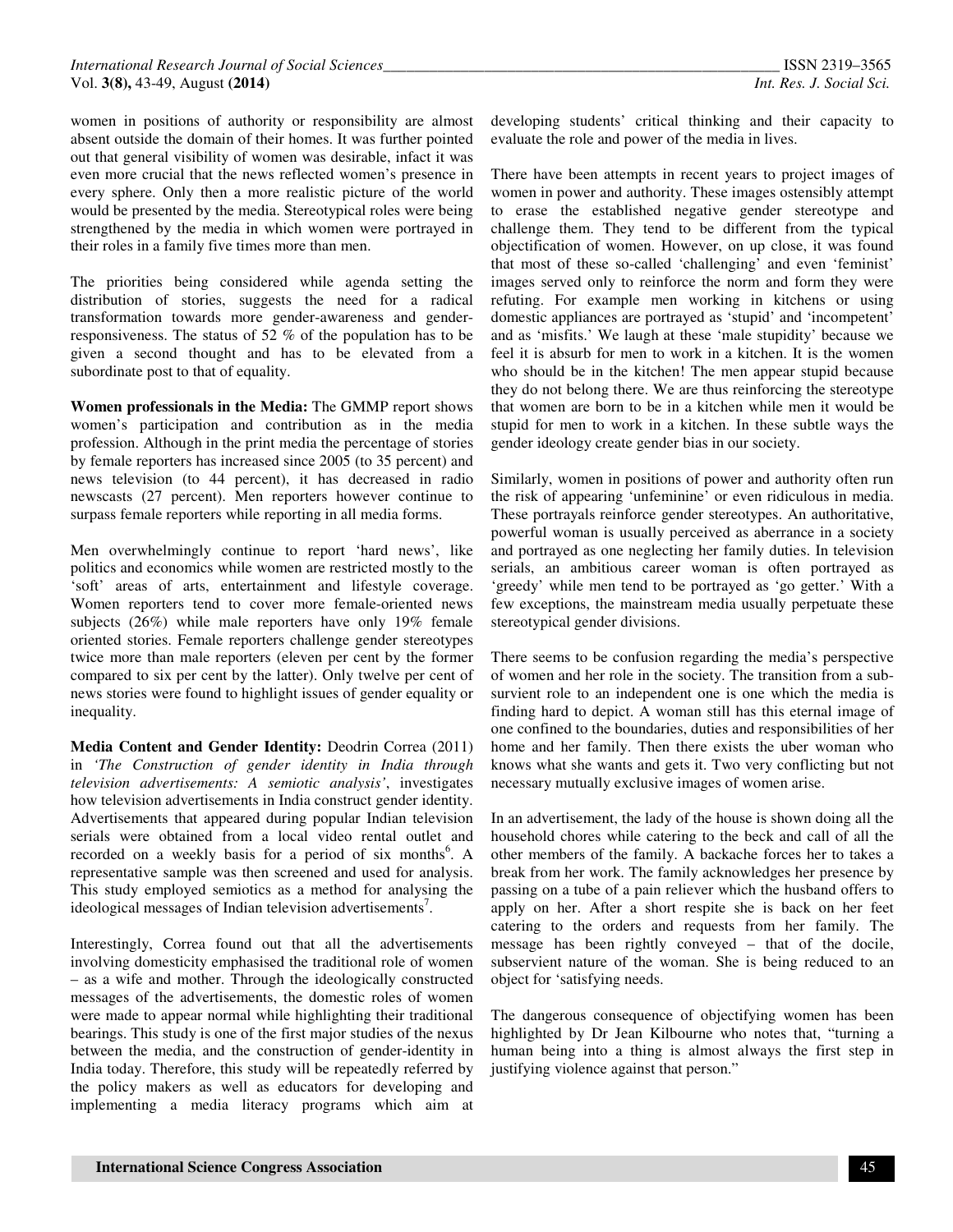The media, it seems, is loathe to project the image of a woman as a serious partner in decision-making, a successful professional or an erudite politician or leader. This despite the fact that there are a large number of working women, and women representatives are found is all spectrum of professions. There are women in all walks of professional life and most surprising in some media houses, the entire business is run by women.

Big IT Companies which have gender equality recruitment policy have almost equal number of men and women working. But when Wipro or Infosys has to advertise, we can be almost certain that it's a male using the computer! Gender stereotype in Advertisements can be exemplified when we see a woman using *'Fair and Lovely'* fairness cream in order to choose the profession of a cricket commentator. In order to have a successful and meaningful career and a successful marriage, she has to be 'Fair and Lovely' and wears branded 'Gitanjali Jewellery'.

Indian media gives low priority to the subject of portraying women as equals in the society. The message and content of television programmes and commercial films is loud and clear as one flips through the pages of popular magazines and news papers - The Indian media likes nothing better than to see their womenfolk as home-makers and a compulsive buyer who buys the latest dress, shoes, accessories, cosmetics, mostly at the expense of her husband's money. Although it purports to show them as independent characters, the media actually portrays them as consumers rather than as modern, liberated women.

On Television, which is a pervasive and powerful medium of communication in India, the portrayal of Indian women is superficial and is rarely linked with their real concerns. Women have to consistently make adjustments at home, carry the entire burden of household chore, provide constant care as wives and mothers.

The massive magnitude of the social consequences of media women portrayal in films can only be speculated given the popularity of films in India. The portrayal of women as sexual objects can be glaringly seen in the various 'Item numbers' which has almost become almost mandatory for a film to become a hit. Hindi films reveals the sheer quantity and variety of violence directed towards them. Women in Bollywood films are often portrayed as screaming, yelling and crying 'types' as they react to stressful situations. Assertive women in movies are often tagged as 'bad' while men, in all shades of character are considered 'heroes'. In a profit driven Hindi film industry, the choices of the directors of the movies is limited to a large extend by the dictates of the patrons. The Indian audience also must be partially blamed for the acceptance of such mistreatments of women in movies.

Even in interviews, there is differential treatment for women. Men giving interviews are often made to elaborate on their work

and their marital status or their dress sense remains irrelevant. Women achievers on the other hand are subject to irrelevant and distasteful queries - details of her looks, her private life and such trivia as her fondness for beautiful sarees, her decision to stay single or otherwise is scrutinized. According to the media, a successful woman somehow is a feminist. When Phoolan Devi was once interviewed, she was first shown serving food to her husband. Men give most of opinion on exit polls during elections. They were also the ones whose opinions mattered the most on the issue of reservation of seats for women in Panchayats. Women, whose future they were deciding, sat as silent spectators.

Our women are paying a price for this contradiction. Media and advertising are compromising women's multiple identities in contemporary Indian society. A woman, it seems, cannot have the best of both the worlds.

**Disproportionate Media Coverage of Women Issues:**  Media's agenda setting role ensures that we get to see, read or hear what the media deems important. Very often, lack of appropriate media coverage or under-coverage implies that the issue is unimportant. If a story is not reported or not significantly reported, public awareness is significantly lessened. The consequence of media ignorance and bias against women is a global pandemic and is horrific. Disproportionate coverage of sensationalized violence is perhaps the most disturbing. Rape stories, perhaps it focuses on one individual, gets far more coverage than domestic violence stories. Also, a women becomes 'a marketable victim item' if she happens to be attractive. Sexual brutalization of women is a highly marketable business and a profitable story for the news media. For voyeuristic reasons that soar up the TRPs, the Indian media, be it press or the broadcasters, usually chooses to highlight the rape and murder rather than to report about the success of women in the local elections. The actual problems plaguing the real India, its culture, traditions, faiths and facets of 'development communication' usually take a back seat.

When compared to men, the overall media coverage of women is much less. Men have more opportunities to present their opinions and are shown in a wide spectrum of professions. Women, however, are either under-represented or totally excluded. Interviews of women are limited to certain accepted professions such as educationists or doctors. Women who have achieved success in a 'male domain' go to great pains to point out her 'feminism'.

**Media coverage of women and the Concept of 'Symbolic Annihilation':** The concept of 'symbolic annihilation' was introduced by George Gerbner (1972). He first briefly referenced the concept without elaboration as: *"representation in the fictional world signifies social existence; absence means symbolic annihilation."* Gerbner used this concept to reveal how representations (including omissions), in the media cultivate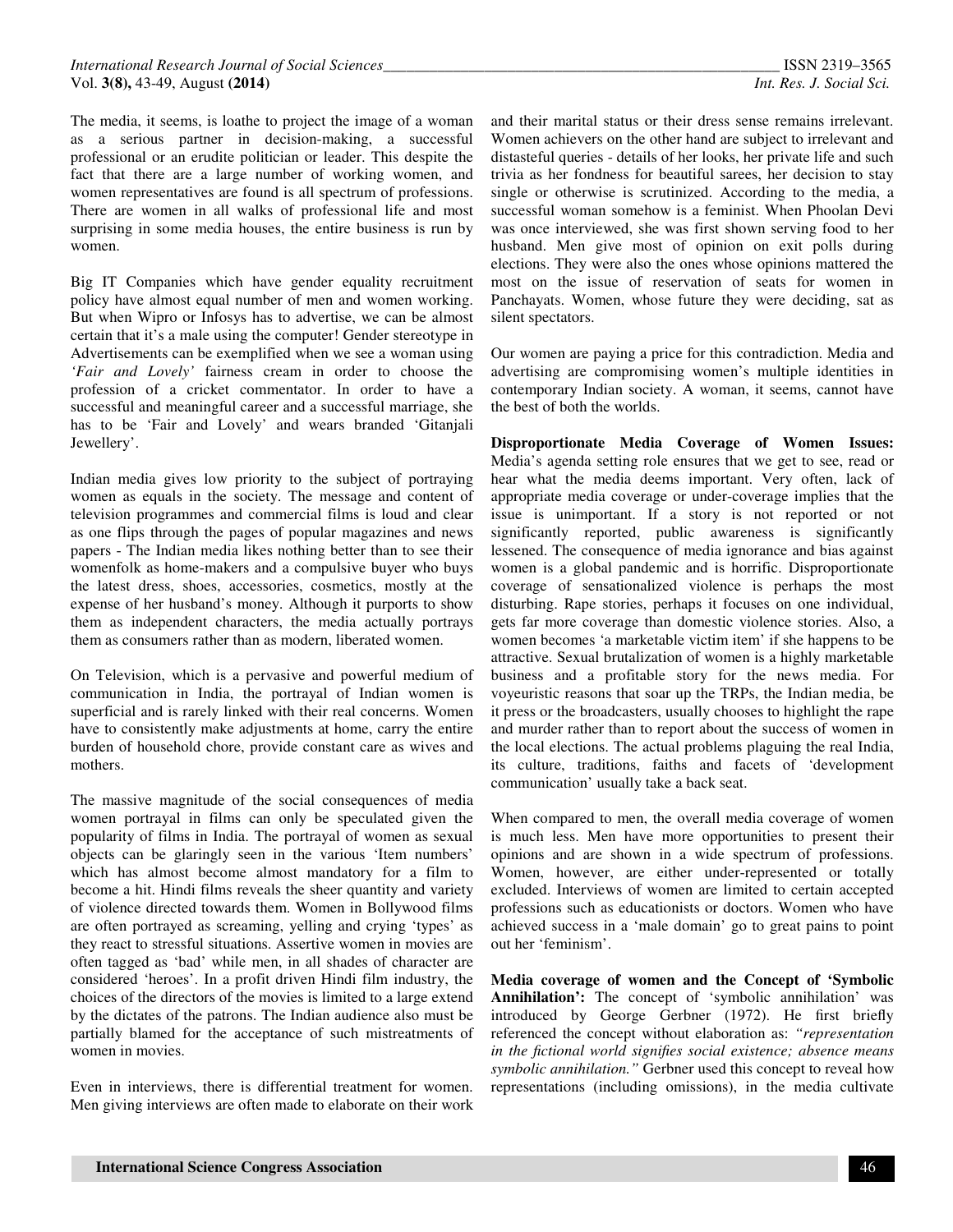dominant assumptions about how the world works and, as a result, where power resides<sup>8</sup>.

Symbolic annihilation is a tool which effectively erases 'certain people' from popular communication. Gerbner coined the term to describe the 'absence, condemnation, or trivialization' of a particular group in the media so that their existence is softly faded or airbrushed away. Symbolic annihilation points the ways in which poor media treatment can contribute to social disempowerment and in which symbolic absence in the media can erase groups and individuals from public consciousness. It is generally applied to women and racial and sexual minorities<sup>9</sup>.

Gaye Tuchman, expanded the concept from Gerbner's simple definition of "absence" to include "condemnation" and "trivialization" Tuchman observed, "women are not important in American society, except perhaps within the home. And even within the home, men know best." In her analysis, women may be "represented" and present in the media, be depicted "positively" as good natured and loving, and still be "trivialized" when juxtaposed against the portrayal of men, who are shown as wise and powerful<sup>10</sup>.

Since the 1960s, women's movements have systematically and constantly been critical of media institutions and their roles. Media with its ever expanding role in today's world provides the 'common ground' of information, symbols and ideas for most social groups, has reduced women's position to relative powerlessness by its inferior representation. In many ways a woman has been rendered 'invisible' or inconsequential. The term 'symbolic annihilation' became a powerful and widely used metaphor to describe the ways in which media images render women invisible. This 'mediated' invisibility has been brought about not merely through the non-representation of women's points of view or perspectives on the world, but by the 'manner' in which they are represented. "The representation reflects the biases and assumptions of those who define the public - and therefore the media - agenda. Despite measures to redress gender imbalances, the power to define public and media agendas is still mainly a male privilege"<sup>11</sup>.

**How women bias is formed: The Cultivation Theory:**  Cultivation theory was an approach developed by Professor George Gerbner. He began a research project in the mid 1960s called the 'Cultural Indicators' in which he studied and how watching television influences viewers' ideas and their perception of how the world is or ought to be. Cultivation theorists argue that television has long-term effects which are small, gradual, indirect but cumulative and significant<sup>8</sup>.

According to Gerbner, mass media cultivate attitudes and values which are already present in a culture. These values are propagated by the media, binding members of a culture. Television primarily maintains, stabilizes and reinforces attitudes, conventional beliefs and behaviours already present in a society, rather than alter, threaten or weaken. A 'resonance' or

a 'double dose' effect boosts cultivation of values and attitudes. If the viewer's everyday life experiences are in congruence with those depicted in television, he experiences a resonance effect which further strengthens his beliefs and attitude.

**Distorted portrayals and their impact:** Distorted images of women by the media have a negative effect on the society and its development:

**The perpetuation of inequalities at home:** According to studies and statistics, women and girls are more likely to be undernourished and uncared for than men and boys.

**Creating a distorted self-image:** Media influences the social image and the self-image of women. Media affects the choices they make, what they eat and what they wear. It influences their behavioral attitude, their learning process, and ultimately what they become.

Media has clearly discouraged the emergence of a new confident, assertive woman. Such differential media treatment increases their isolation, disempowers them, weakens them. They remain unheard, unrepresented and 'incommunicable.'

**Reinforcing biases in development plans:** In its conservative way, Media ignores economic participation and contribution made by women, especially rural women. Instead of challenging the obscure view that women are inferior, subservient, unimportant, media has reinforced it. The man is always the opinionated, active doer. Women's needs and concerns are either not articulated publicly or just plain neglected. Public thinking, discourse or debates on the real concerns of women are not encouraged. Development plans take a back seat mainly because the needs and concerns about women issues remain unheard and unarticulated.

**The importance of media literacy:** The greatest fear in today's world of information explosion is that we are imbibing all the gender biases subconsciously and reinforcing existing inequality without even being aware of it. The way and the lengths to which we interact with the media no doubt affects us in knowing and unknowing ways. This affect is dangerous because very often the many media images and messages play on our subconscious mind. That amounts to passive retention and processing of information.

It becomes imperative for us, as the 'consumers' of information to become fully aware and conscious about what we are imbibing through the various channels of the media. To what extend and to what purpose and in what way does the information affect our thought process, attitude and behavior – these are questions we need to ask ourselves. This is where 'Media Literacy' or 'Media Education' or 'Media Awareness' comes as a help. It helps us to critically analyse the subtle media messages, its implications and purpose both commercial or political, and those who are responsible or behind the ideas and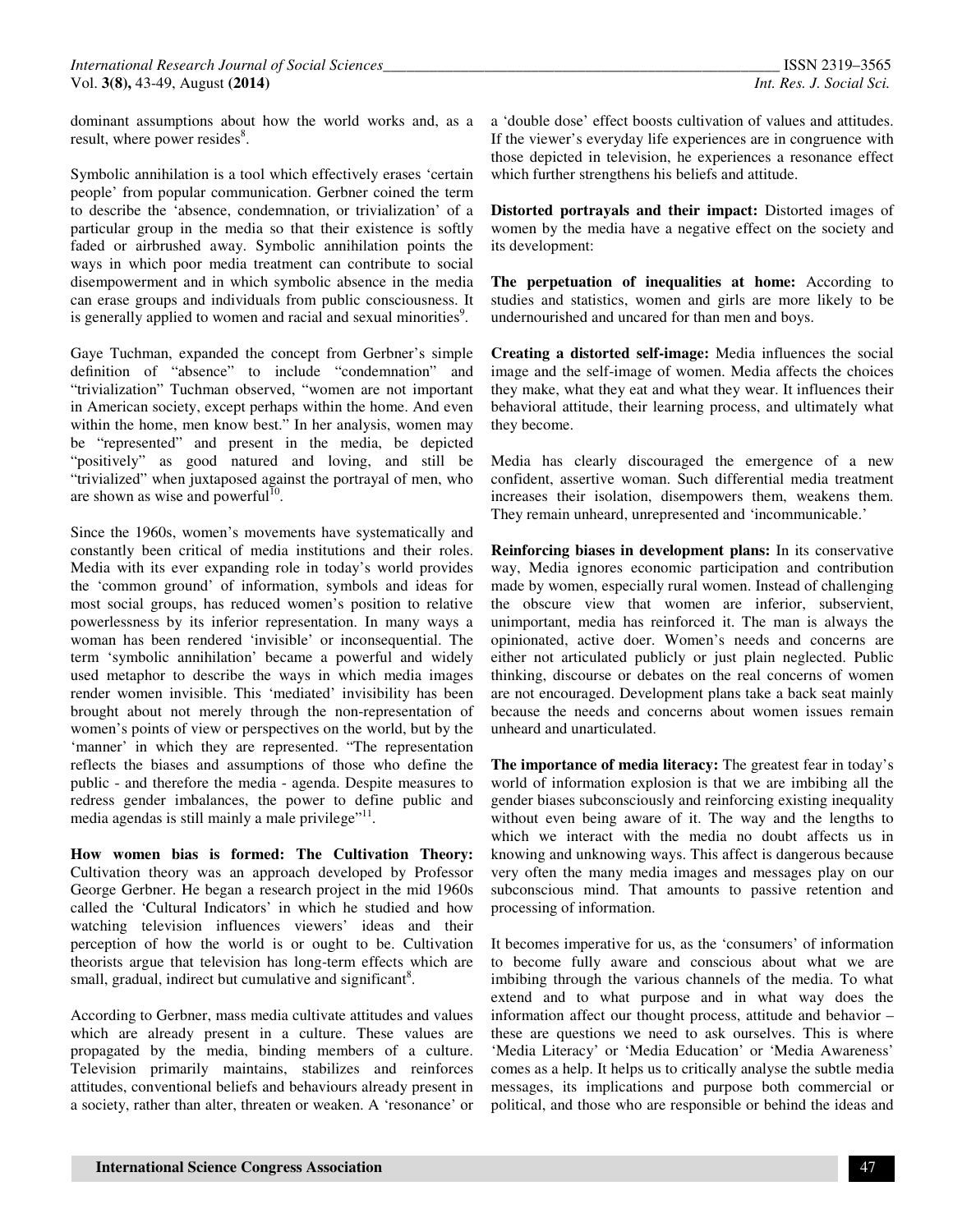messages. We are not only able to more genuinely and consciously appreciate or deprecate media messages, ideas and their intentions and implications, but also able to react to it in appropriate ways. It provides us with a set of tools for critical, rational thinking on media and culture which we can apply to any 'media product.' As the media grows and expands, Media Literacy as a movement is also growing throughout the world.

It has become especially important and necessary for women and girls to be conscious and knowledgeable about media. But why? Its because there are genuine concerns that although life has changed for women in leaps and bounds in the last threefour decades due to several powerful women and a few men demanding equality and empowerment for women, much has to be done. By and large women have been denied basic human rights like good health, respect, livelihood, equality, genuine and positive self-esteem, their comfort and understanding of their own sexuality, safety from domestic and sexual violence, participation in the democratic processes and overall powersharing in society.

Women get empowered by lessons in media literacy. The lessons can articulated through public service advertising, posters etc, Television programmes, talk shows or even by a concerned citizen. Problems that arise due to unrealistic fixation on physical attractiveness that is often encouraged by media portrayal and stereotyping about the 'concept' of beauty, can damage the psyche of a young girl. Media has to play a positive role in promoting intellectual growth rather than physical beauty, a nutritious diet that promotes good health is mre desirable than strict dieting which destroys the body's immunity. Zero size figures and obsession of fair skin for Indians women have left many psychological traumatized by the distorted or unrealistic self-image. Unchecked, these can lead to various fatal diseases like anorexia nervosa.

**Media as a tool: Some examples of media's role as 'perpetrator' and 'challenger' of gender bias:** The following examples will highlight the two sides of the same coin:

**From women's media to rural media:** i. Newsletters in UP that began as a development effort to help women communicate among themselves have evolved as a forum for addressing problems that are relevant to whole communities instead. 'Alternate media' is in fact the centre of the communities they serve. Hand written, hand designed, they are the perfect reflection of women's empowerment. Newsletter *Khabar Lehariya* has even won the prestigious Chameli Devi Jain award. ii. In 1981, Ashwini Sarin, who was then with the Indian Express newspaper broke the law to expose how poor women were being trafficked by actually going ahead and "purchasing" a woman named Kamala. It was later made into a feature film which received national and international awards, iii. In 2007, a Delhi school teacher (Uma Khurana) was duped by a television journalist Prakash Singh who conducted a sting operation on her using a hidden camera and claimed that she was luring her

students into commercial sex work (Hindustan Times, 31 August 2007; Daily News and Analysis, 9 September, 2007). She had to spend time behind bars and lost her job. It was later found that the case was false and that the journalist had sought to malign her reputation. iv. The way in which the press covered the still unresolved Arushi Talwar murder case of 2008 has been criticized from several quarters. Not only did it show gender insensitivity, but also put her parents through a 'trial by media. v. The media has played a positive role in the criminal cases related to Jessica Lall and Priyadarshini Mattoo. vi. In July 2007, The Information and Broadcast Ministry banned advertisement of two underwear brands on the ground that these were 'indecent, vulgar, suggestive and demeaned women.' The Amul macho advertisement showed a newly-wed woman suggestively washing her husband's underwear. vii. More recently in the Nirbhaya gang rape case, some news channel went overboard by calling her a *Jinda Lash* (living corpse) even before she had died. It was a case of gender insensitivity. Even if she had survived, would she have been able to live through the stigma? viii. Tucked away in Pastapur in Medak district of Andhra Pradesh is Sangham Radio, a unique community radio experiment run by two Dalit women since 2008. These days, when the villagers tune in to this radio station, they hear their voices, concerns, songs, and solutions to everyday problems. This new-found thrill of liberation, however, is rooted in nothing less than a decade of passion, pursuit, and perseverance.

# **Conclusion**

A study authored by Mallika Das has thrown up interesting details<sup>12</sup>. She made a comparative study of men and women portrayals in Indian magazine advertisements and in other western countries. The similarities between the two lay on the fact that i. Indian men and women were stereotypically represented, ii. the stereotypical images in India seemed to be slowly 'softening', iii. in both the cases, Indian and western ads, the two sexes advertised for different types of products and iv. role portrayals seem to be affected by the nature of the product in the case of women, as in other nations.

In her dissertation entitled '*Portrayal of Women in Print Media'*, Anusha Chopra has concluded: *The portrayal of woman in the print media is quite degrading more often than not depicting her as commercial commodity. It is necessary that public should be motivated and sensitized to the issue of criminalization, politicization, and commercialization of women vis-à-vis their projection in the media in a healthy manner 13 .*

Print and broadcast media reinforce the stereotype and traditional roles of women in society. Women need to be portrayed in 'empowered' roles in their career, leadership so that the status and position of women in society is truly represents Indian culture and ethos.

'Sexual objectification' and constant glorifying of stereotypical roles of motherhood and wifehood shackle women to the fetters of these prescribed roles. They just cannot break free. The sex